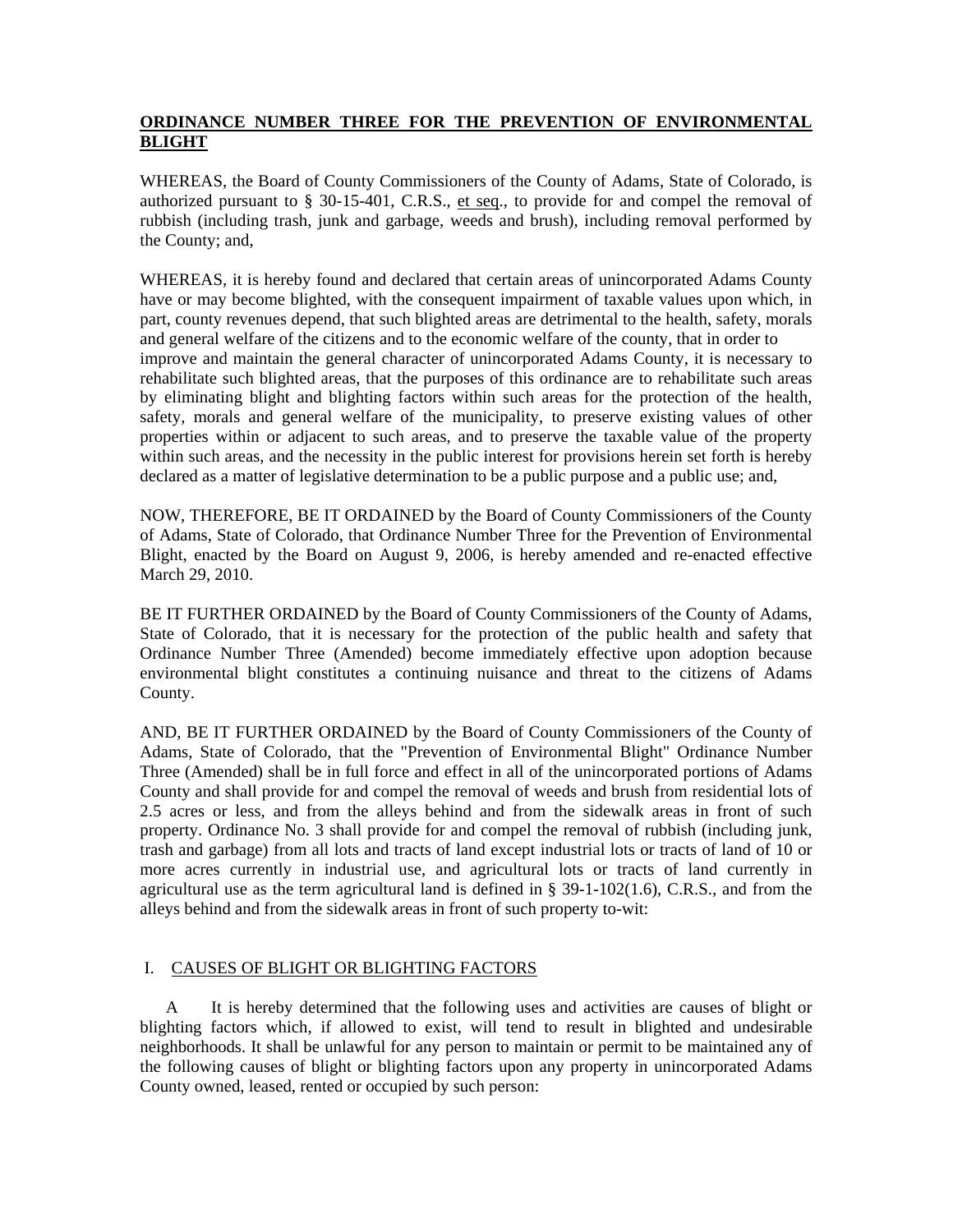(1) The outside storage or accumulation of rubbish, junk, trash, garbage, weeds, brush or refuse of any kind. Domestic refuse stored in a closed container in such a manner as not to create a nuisance for a period not to exceed thirty (30) days shall be exempt from this section. The term "junk" shall include, but shall not be limited to, parts of machinery or motor vehicles, inoperable vehicles whether on private property or County public right-of-way, unused stoves or appliances stored in the open, boxes, grass clippings, remnants of wood, metal, plastic, dilapidated signs, fences or retaining walls, or any other material or other cast-off material of any kind, whether or not the same could be put to any reasonable use.

 (2) The causes of blight or blighting factors set forth in subsection (1), above are not unlawful if such uses of property are incidental to and necessary for the conducting of any business or occupation lawfully being carried on upon the property in question, and such uses are in accordance with the zoning regulations of Adams County for the zone district.

#### II. ENFORCEMENT AND PENALTY

 A The Director of the Adams County Public Works Department or his designated agents including, but not limited to, zoning inspectors, and environmental compliance agents may perform inspections for the enforcement of this Ordinance and may periodically inspect unincorporated Adams County for causes of blight or blighting factors.

 B Failure by either the owner or the occupant to remove the causes of blight or blighting factors shall constitute a violation of this Ordinance and the blight or blighting factor may be removed and disposed of pursuant to the procedures as outlined in Section III of this Ordinance EXCEPT that nothing herein shall preclude the separate prosecution of zoning or building code violations pursuant to  $\S 30-28-124$ , C.R.S., et. seq., or  $\S 30-28-209$ , C.R.S., et. seq., or both, and the imposition of imprisonment or fines, or both as authorized by § 30-28-124, et. seq. and § 30- 28-209, et. seq.

#### III. REMOVAL OF BLIGHT

 In addition to any other remedies available, where the Director of Public Works or his designated agent(s) believe that a cause of blight or a blighting factor subject to this Ordinance exists at a property, the blight or blighting factor may be removed and disposed of pursuant to the following procedures:

 A. Where the cause(s) of the blight or blighting factor(s) are rubbish, trash, junk, garbage, weeds or brush, notice shall be sent via first-class mail or by personal delivery to the owner of record as shown in the records of the county clerk and recorder, and a copy of the same notice shall be sent to the "occupant" of the property if the property address and the owners address differ. Said notice(s) shall advise the recipient of the following: 1) the nature of the cause(s) of blight or blighting factor(s), 2) a demand that the cause(s) of blight or blighting factor(s) be removed within 14 days of the date of the notice, 3) that the recipient has a right to request a hearing in the Adams County Court by signing and returning a form accompanying the notice within 14 days of the date of the notice to the attention of the agent who sent the notice at the Adams County Public Works Department, and 4) that if the cause(s) of blight or blighting factor(s) are not removed and if no hearing is requested by returning the accompanying form within 14 days, that the Director of Public Works or his agents may apply without further notice for a warrant for the removal and disposal of the cause(s) of the blight or blighting factor(s) from the Adams County Court and that the costs of the removal and destruction shall become a lien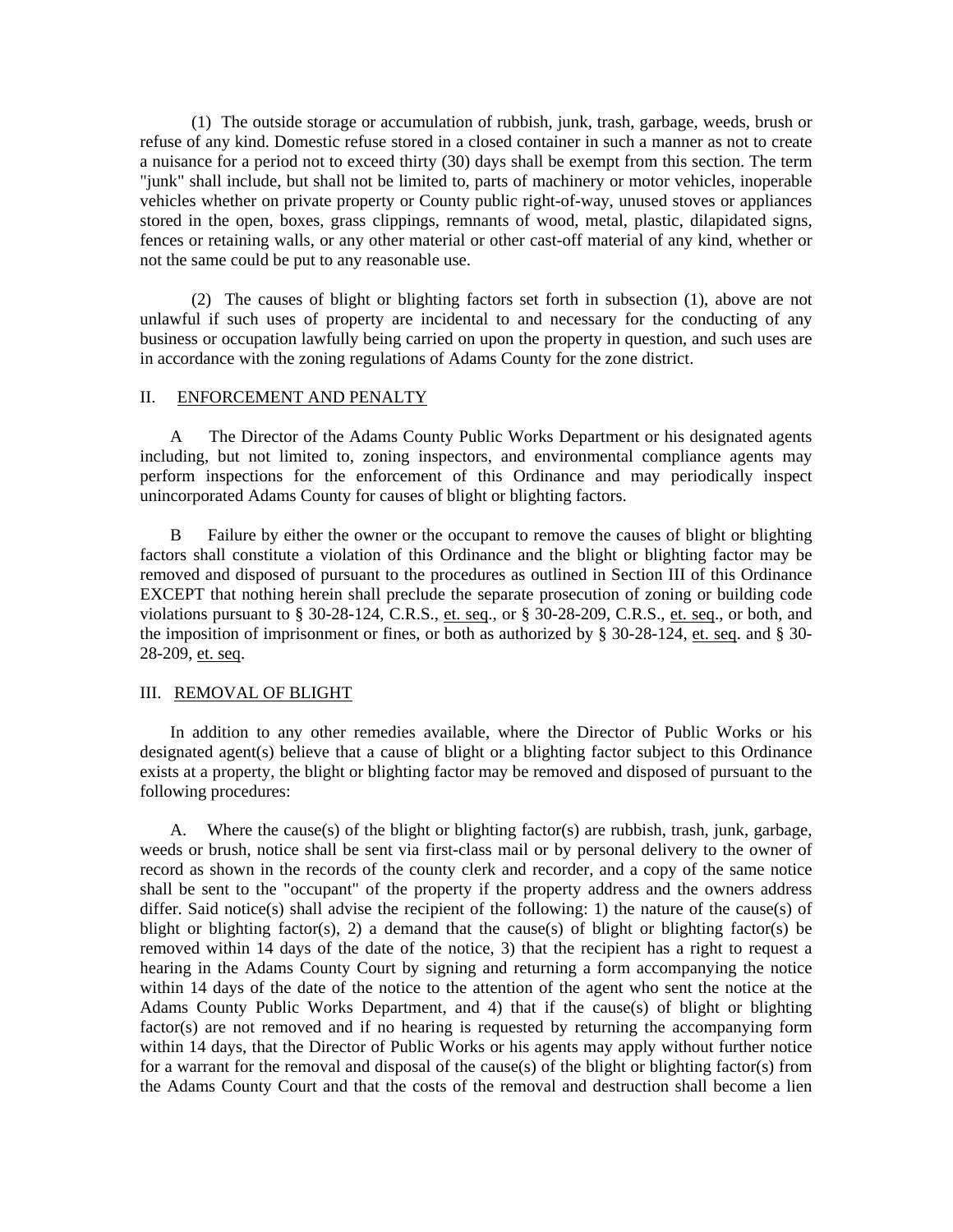against the lot or lots from which the cause(s) of the blight or blighting factor(s) have been removed.

 B. In the event that the recipient(s) of the notice referred to in paragraph A above fails to remove the cause(s) of blight or blighting factor(s) within 14 days or to sign and return the request for hearing form within such time, then the Director of Public Works may apply for an administrative entry and seizure warrant by affidavit from the Adams County Court. To apply for an administrative entry and seizure warrant the Director of Public Works or his agents shall present to the County Court: 1) a copy of Ordinance Number Three, 2) a sworn or affirmed affidavit stating the factual basis for such warrant, 3) evidence that the property owner has received notice of the violation and has failed to remove the rubbish or request a hearing within the 14 day period, 4) a general description of the location of the property which is the subject of the warrant, 5) a general list of any rubbish to be removed from such property, and 6) the proposed disposal or temporary impoundment of such rubbish. Within ten days following the date of the issuance of the administrative warrant, such warrant may be executed in accordance with the directions of the issuing court, a copy of such issued warrant shall be provided or mailed to the property owner, and proof of the execution of such warrant, including a written inventory of any property impounded, shall be submitted to the issuing Court.

 C. In the event that a recipient of the notice referred to in paragraph 1 above timely submits the request for hearing form to the Public Works Department, then the Director of Public Works may request a hearing date from the Adams County Court, and shall as soon as practicable provide notice of the hearing by first-class mail to the person requesting the hearing. If, following the hearing, the Court issues a warrant to enter and remove the causes of the blight or blighting factor(s), then within ten days following the date of the issuance of the warrant, such warrant may be executed in accordance with the directions of the issuing Court, a copy of such issued warrant shall be provided or mailed to the property owner, and proof of the execution of such warrant, including a written inventory of any property impounded, shall be submitted to the issuing Court.

# IV. COLLECTION OF COSTS

 A. In the event that the County performs the removal or elimination of weeds and brush, upon notice to and failure of the property owner to remove such blight or blighting factors, the whole cost thereof, including ten percent for inspection and other incidental costs in connection therewith, shall become an assessment upon the lots and tracts from which such causes of blight or blighting factors have been removed. In the event that the County performs the removal or elimination of rubbish (including junk, trash and garbage), upon notice to and failure of the property owner to remove such blight or blighting factors, the whole cost thereof, including five percent for inspection and other incidental costs in connection therewith, shall become an assessment upon the lots and tracts from which such causes of blight or blighting factors have been removed. The county shall keep a written record of all such costs which shall be part of the file kept by the County.

B. Any assessment pursuant to this Ordinance shall be a lien against such lot(s) or tract(s) of land until paid and shall have priority over all other liens except general taxes and prior special assessments.

 C. In case such assessment is not paid within 60 days after notice is mailed to the property owner, it may be certified by the clerk to the County Treasurer, who shall collect the assessment, together with a ten percent penalty for the cost of collection, in the same manner as other taxes are collected. The laws of this state for assessment and collection of general taxes,